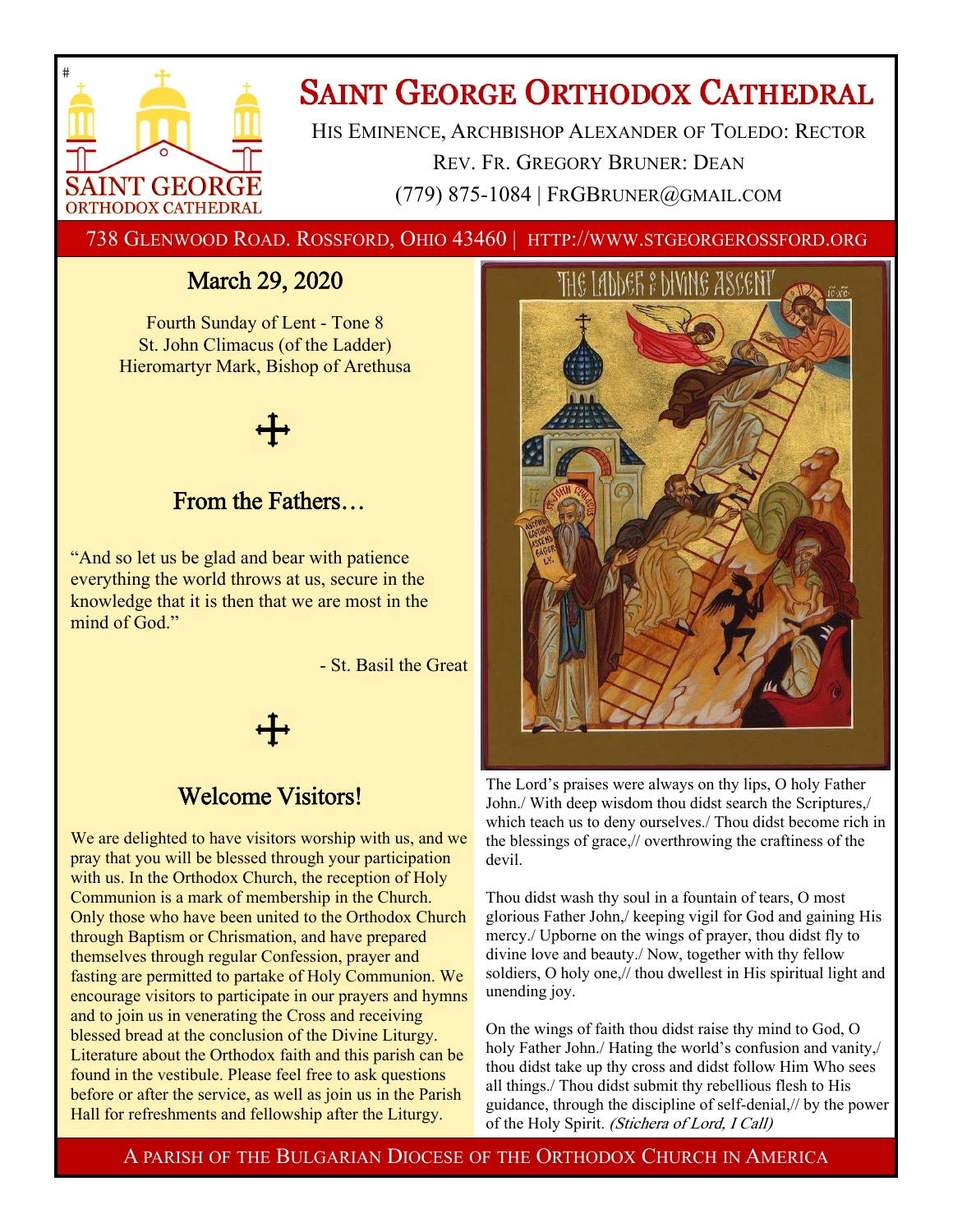## TODAY'S WORSHIP - HYMNS AND SCRIPTURE READINGS

#### Resurrection Troparion in Tone 8

Thou didst descend from on high, O Merciful One!/ Thou didst accept the three day burial/ to free us from our sufferings!// O Lord, our Life and Resurrection, glory to Thee!

#### Great Martyr George Troparion in Tone 4

As deliverer of captives/ and defender of the poor;/ healer of the infirm,/ champion of kings;/ victorious Great Martyr George,/ intercede with Christ our God;// for our souls' salvation.

#### St. John Climacus Troparion in Tone 1

O dweller of the wilderness and angel in the body,/ thou wast a wonderworker, O our God-bearing Father John./ Thou didst receive heavenly gifts through fasting, vigil, and prayer,/ healing the sick and the souls of those drawn to thee by faith./ Glory to Him Who gave thee strength!/ Glory to Him Who granted you a crown!// Glory to Him Who grants healing to all!

#### Resurrection Kontakion in Tone 8

By rising from the tomb, Thou didst raise the dead and resurrect Adam./ Eve exults in Thy Resurrection,// and the world celebrates Thy rising from the dead, O greatly Merciful One!

#### Great Martyr George Kontakion in Tone 4

As we the faithful flee to thee for refuge and seek thy protection and speedy help,/ We entreat thee, O Champion of Christ, that we who sing thy praises may be delivered from the snares of the enemy/ and from every peril and adversary,// that we may cry: "Rejoice, O martyr George!"

Glory to the Father and to the Son and to the Holy Spirit.

#### St. John Climacus Kontakion in Tone 4

The Lord truly set thee on the heights of abstinence,/ to be a guiding star, showing the way to the universe,// O our father and teacher John.

Now and ever and unto ages of ages. Amen.

#### Steadfast Protectress of Christians in Tone 6

Steadfast Protectress of Christians,/ constant advocate before the Creator;/ despise not the entreating cries of us sinners,/ but in your goodness come speedily to help us who call on you in faith./ Hasten to hear our petition and to intercede for us, O Theotokos,// for you always protect those who honor you!

#### Epistle: Hebrews 6:13-20

For when God made a promise to Abraham, because He could swear by no one greater, He swore by Himself, saying, "Surely blessing I will bless you, and multiplying I will multiply you." And so, after he had patiently endured, he obtained the promise.

For men indeed swear by the greater, and an oath for confirmation is for them an end of all dispute. Thus God, determining to show more abundantly to the heirs of promise the immutability of His counsel, confirmed it by an oath, that by two immutable things, in which it is impossible for God to lie, we might have strong consolation, who have fled for refuge to lay hold of the hope set before us. This hope we have as an anchor of the soul, both sure and steadfast, and which enters the Presence behind the veil, where the forerunner has entered for us, even Jesus, having become High Priest forever according to the order of Melchizedek.

#### Gospel: Mark 9:17-31

Then one of the crowd answered and said, "Teacher, I brought You my son, who has a mute spirit. And wherever it seizes him, it throws him down; he foams at the mouth, gnashes his teeth, and becomes rigid. So I spoke to Your disciples, that they should cast it out, but they could not."

He answered him and said, "O faithless generation, how long shall I be with you? How long shall I bear with you? Bring

him to Me." Then they brought him to Him. And when he saw Him, immediately the spirit convulsed him, and he fell on the ground and wallowed, foaming at the mouth.

So He asked his father, "How long has this been happening to him?" And he said, "From childhood. And often he has thrown him both into the fire and into the water to destroy him. But if You can do anything, have compassion on us and help us." Jesus said to him, "If you can believe, all things are possible to him who believes."

Immediately the father of the child cried out and said with tears, "Lord, I believe; help my unbelief!"

When Jesus saw that the people came running together, He rebuked the unclean spirit, saying to it: "Deaf and dumb spirit, I command you, come out of him and enter him no more!" Then the spirit cried out, convulsed him greatly, and came out of him.

And he became as one dead, so that many said, "He is dead." But Jesus took him by the hand and lifted him up, and he arose. And when He had come into the house, His disciples asked Him privately, "Why could we not cast it out?" So He said to them, "This kind can come out by nothing but prayer and fasting."

Then they departed from there and passed through Galilee, and He did not want anyone to know it. For He taught His disciples and said to them, "The Son of Man is being betrayed into the hands of men, and they will kill Him. And after He is killed, He will rise the third day."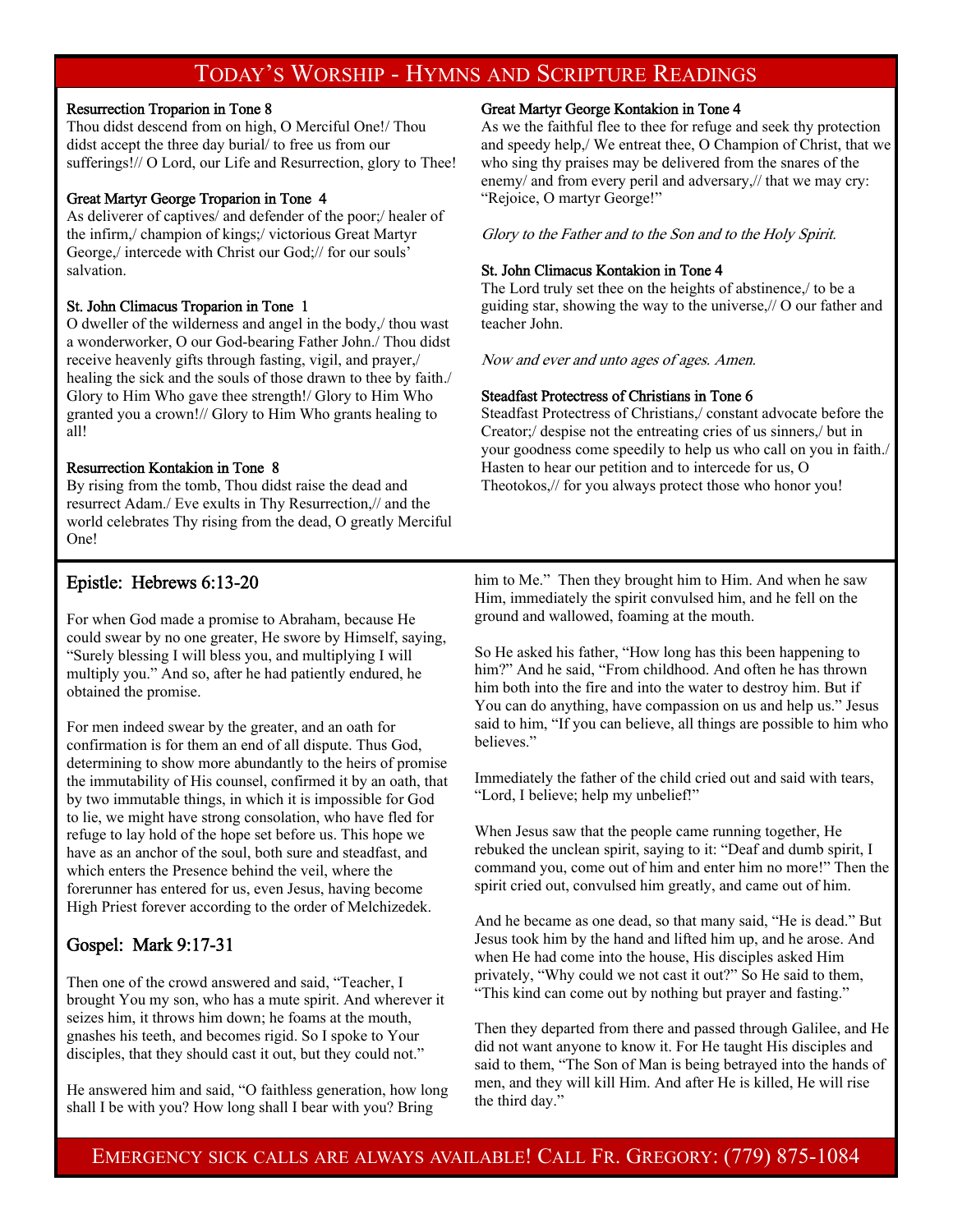## THIS WEEK AND LIFE IN CHRIST

Before

During

**After** 

## Sunday, March 29th

#### 10:00 AM Divine Liturgy (Live Stream)

Fourth Sunday of Lent St. John Climacus (of the Ladder) Hebrews 6:13-20, Ephesians 5:9-19 Mark 9:17-31, Matthew 4:25-5:12

#### Monday, March 30th

 $\overline{a}$ 

 $\overline{a}$ 

 $\overline{a}$ 

 $\overline{a}$ 

Ven. John Climacus of Sinai St. Sophrony, Bishop of Irkutsk Genesis 13:12-18, Proverbs 14:27-15:4

#### Tuesday, March 31st

Repose of St. Innocent, Apostle to America Repose of St. Jonah, Metropolitan of Moscow Genesis 15:1-15, Proverbs 15:7-19 Hebrews 7:26-8:2, John 10:9-16

#### Wednesday, April 1st

6:00 PM Presanctified Liturgy (Live Stream) Ven. Mary of Egypt Ven. Euthymius of Suzdal Genesis 17:1-9, Proverbs 15:20-16:9

#### Thursday, April 2nd 6:00 PM Canon of St. Andrew (Canceled)

Ven. Titus the Wonderworker Martyr Polycarp of Alexandria Genesis 18:20-33, Proverbs 16:17-17:17

#### Friday, April 3rd 6:00 PM Akathist (Canceled)

Ven. Nicetas the Confessor, Abbot of Medikion Virgin Martyr Theodosia of Tyre, and Martyr Irene Genesis 22:1-18, Proverbs 17:17-18:5

#### Saturday, April 4th 5:00 PM Great Vespers (Live Stream)

Fifth Saturday of Lent - Saturday of the Akathist Ven. Joseph the Hymnographer Hebrews 9:1-7, Hebrews 9:24-28 Luke 10:38-42, 11:27-28, Mark 8:27-31

#### Sunday, April 5th

#### 10:00 AM Divine Liturgy (Live Stream)

Fifth Sunday of Lent St. Mary of Egypt Hebrews 6:13-20, Ephesians 5:9-19 Mark 9:17-31, Matthew 4:25-5:12

### A Practical Guide

For Participating in Church Services that are Livestreamed

When physical church participation is not possible, the faithful in addition to the daily cycle of prayer, are encouraged to participate in livestreamed church services from their own homes.

Participating in church services at home may pose challenges. Here are some simple tips to get you started.

- Find a part of the home with limited distractions and setup the following items (when available):
	- A vigil lamp
	- An incense burner
	- An icon/s
	- A prayer rope
	- Flowers and/or adornments
	- Books to follow the service
	- A chair (if needed)
- Complete tasks and prayers you usually would before attending church. This includes all your preparation precommunion prayers if you will be viewing Divine Liturgy. Remember, the clergy are offering the liturgy on your behalf, even though you are not physically present.
- Dress respectfully, be clothed as if you have a visitor in your home.
- Tell family and members of the household the service will be starting.
- Get the technology ready. Close apps or notifications that may interrupt viewing.
- Stand when possible, at least as you would if you were at
- 
- 
- Resort to books and prayer.
- Give thanks to God that you have been given the means to worship Him in these times. Give thanks for the priests who are able to offer the divine services on your behalf.
- After the Divine Liturgy, complete post-communion prayers.
- You may want to contact family or friends. In these circumstances, it is valuable to have verbal interactions and to encourage and given strength to one another. Greet and interact as you usually would after a service.
- Send constructive feedback to the priest and the technology team about the streaming service so that improvements can be made for future services.

## HAVE A QUESTION OR NEED TO CHAT? CALL OR EMAIL FR. GREGORY.